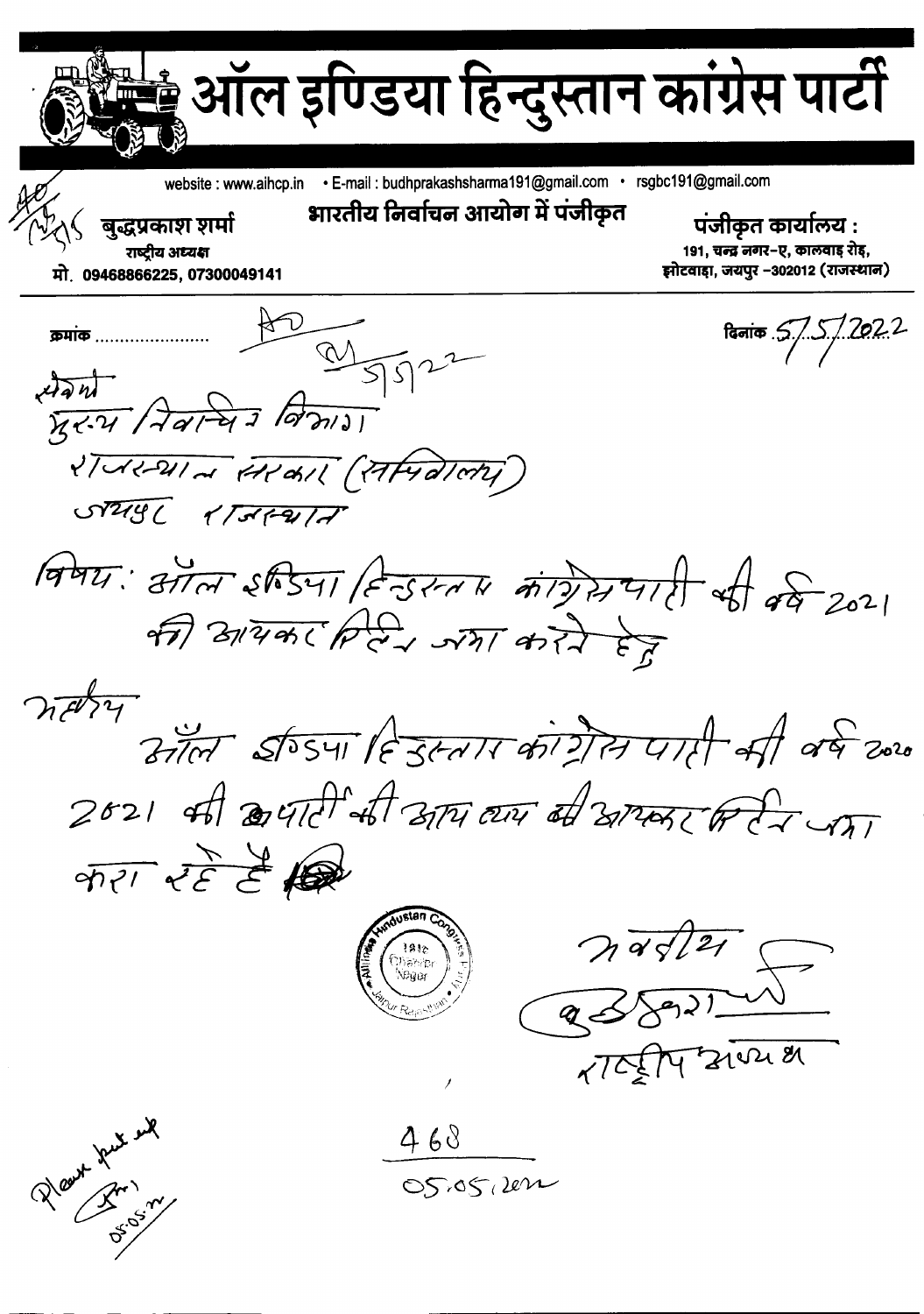TERRITANIE ROMAN the the state of the completion of the same ARA CARA TETT  $\label{eq:1} \begin{array}{c} \text{where} \quad \mathcal{P}^{\text{max}}(\mathcal{P}) \rightarrow \mathcal{P}^{\text{max}}(\mathcal{P}) \rightarrow \mathcal{P}^{\text{max}}(\mathcal{P}) \rightarrow \mathcal{P}^{\text{max}}(\mathcal{P}) \rightarrow \mathcal{P}^{\text{max}}(\mathcal{P}) \rightarrow \mathcal{P}^{\text{max}}(\mathcal{P}) \rightarrow \mathcal{P}^{\text{max}}(\mathcal{P}) \rightarrow \mathcal{P}^{\text{max}}(\mathcal{P}) \rightarrow \mathcal{P}^{\text{max}}(\mathcal{P}) \rightarrow \mathcal{P}^{\text{max}}(\mathcal{P}) \$ **CONSCRIPTION**  $\label{eq:2.1} \frac{1}{\sqrt{2}}\left(\frac{1}{\sqrt{2}}\right)^{2} \left(\frac{1}{\sqrt{2}}\right)^{2} \left(\frac{1}{\sqrt{2}}\right)^{2} \left(\frac{1}{\sqrt{2}}\right)^{2} \left(\frac{1}{\sqrt{2}}\right)^{2} \left(\frac{1}{\sqrt{2}}\right)^{2} \left(\frac{1}{\sqrt{2}}\right)^{2} \left(\frac{1}{\sqrt{2}}\right)^{2} \left(\frac{1}{\sqrt{2}}\right)^{2} \left(\frac{1}{\sqrt{2}}\right)^{2} \left(\frac{1}{\sqrt{2}}\right)^{2} \left(\$ THE THEORY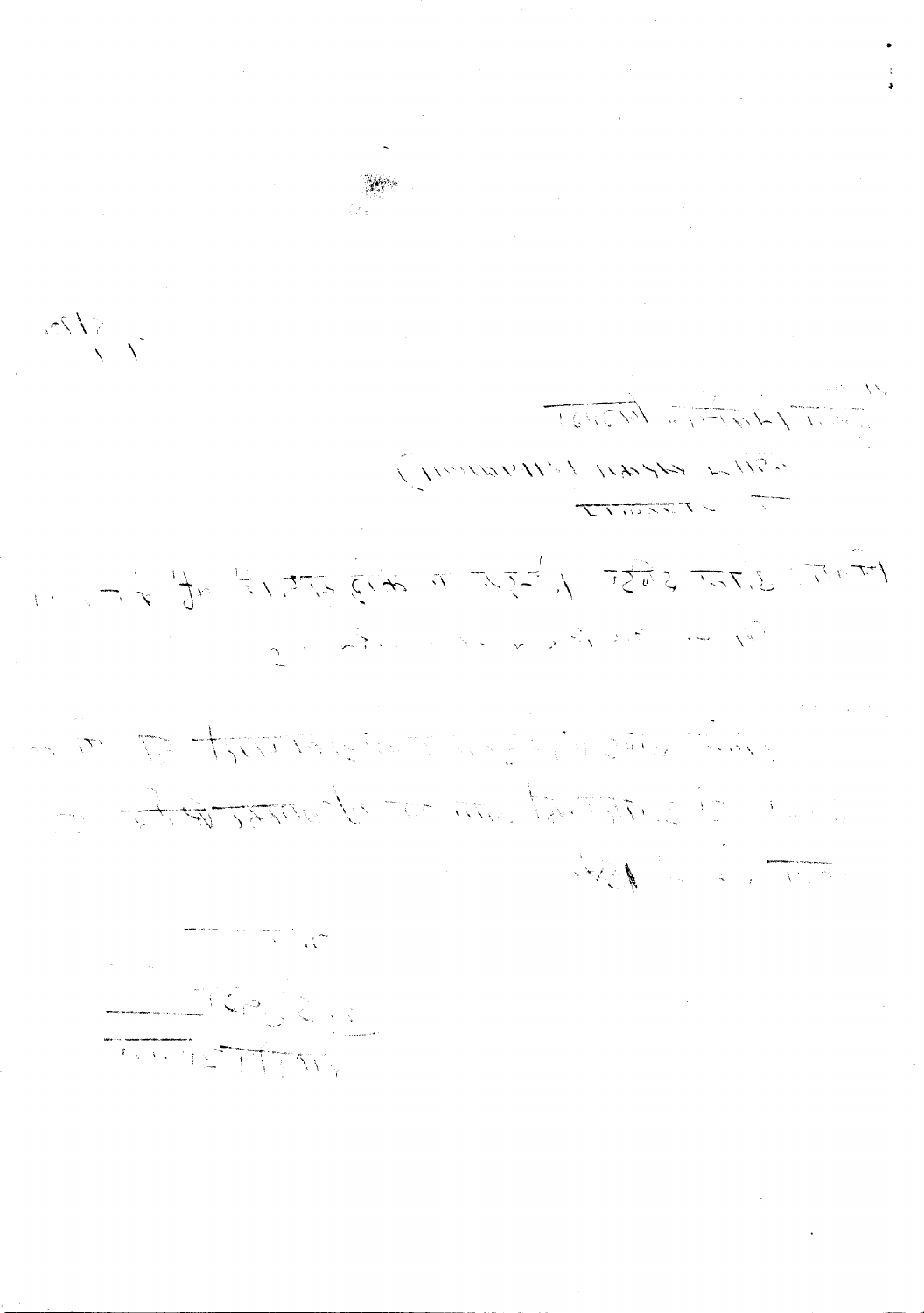### AUDITOR'S REPORT

*S. Jet{ey* **d** *Co.*

*Chartered Accountants* 

To,

*I*

*I*

*I*

*I*

*I* I

ه .

*I* / i

The Members All India Hindustan Congress Party 191 \_ C Chander Nagar (A), Nodukan Kalwad Road Govindpura, Jhotwara, Jaipur, Rajasthan - 302012.

We have audited the attached Balance Sheet of All India Hindustan Congress Party (PAN: AAABA 2970 K) as at 31<sup>st</sup> March 2021 and the Income and Expenditure Account of the party, for the year ended as on that date. These financial statements are the responsibility of the management of the All India Hindustan Congress Party and our responsibility is to express an opinion on these financial statements based on our audit.

We conduct our audit in accordance with auditing standards generally accepted in India., Those standards required that we plan and perform the audit to obtain reasonable assurance examining on a test basis, evidence supporting the amounts and disclosures in the financial statements, an audit also includes assessing the accounting principles used and significant estimates made by management, as well as evaluating the overall financial statement presentation. We believe that our audit provides a reasonable basis for our opinion.

### We report as under:-

( I ) We have obtained all the information and explanations, which to the best of our knowledge and belief were necessary for the purpose of our audit.

( 2 ) In our opinion, proper books of account have been kept by the above named political party so far as appears from our examination of those books.

( 3 ) The Balance Sheet and the Income and Expenditure Account dealt with by this report are in agreement with the books of account

( 4 ) In our opinion and to the best of our information and according to explanations given to us, the said accounts give a true and fair view:-

(a) In the case of the Balance Sheet, the State of affairs of the above named political party as on 31st March 2021,

( b ) In the case of Receipts and Payments Account for the year ending as on March 31, 2021.

(c) In case of Income and Expenditure Account, the excess of Expenditure over Income of the above named political party for the year ending as on 31<sup>st</sup> March 2021.

### UDIN: 21089006AAAACG9717

Date: 19 / II / 2021

Pace: Delhi



Office: 304, National Arcade, Plot No. 4, L S C Gazipur, Delhi - 110 096. Ph. 4306 5090 Mobile: 98103 94409 E - Mail: sudhirjetley @hotmail.com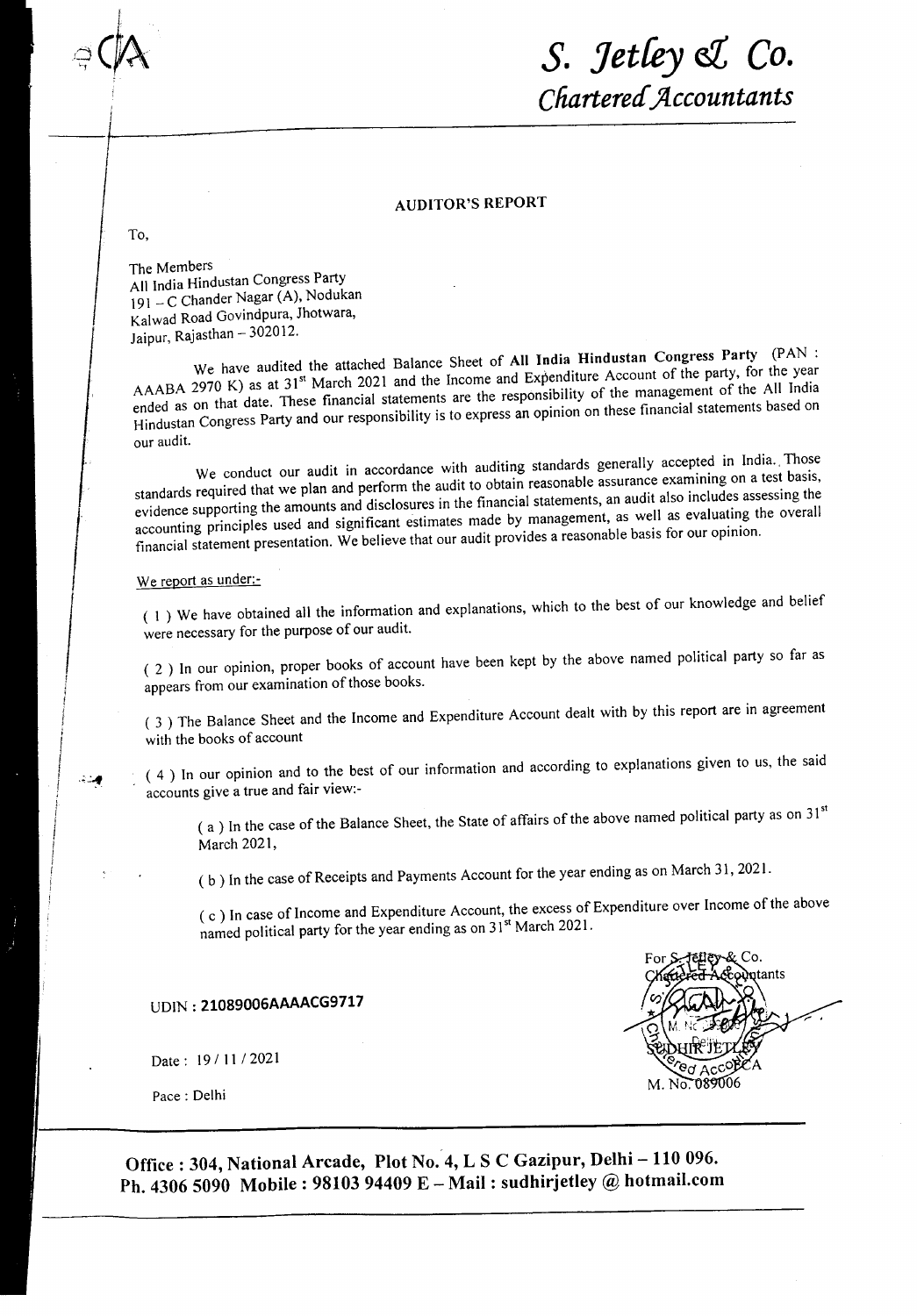## ALL INDIA HINDUSTAN CONGRESS PARTY

191-C, CHANDRANAGAR(A) NGOUKAN, KALWAD ROAD GOVINDPURA , JHOTWARA, JAIPUR, RAJESTHAN - 302012

# Balance Sheet as at 31st March 2021

| Sources of Funds :                                                 | Current Year Amount そ                  |                        | Previous Year Amount ₹                 |                        |
|--------------------------------------------------------------------|----------------------------------------|------------------------|----------------------------------------|------------------------|
| CORPS FUND                                                         |                                        |                        |                                        |                        |
| <b>Reserves and Surplus</b>                                        |                                        | (23,648.00)            |                                        | 13,649.00              |
| <b>Opening Balance</b>                                             | 13,649.00                              |                        | 13,252.00                              |                        |
| Excess of Income over Expenditures                                 | (37,297.00)                            |                        | 397.00                                 |                        |
| CURRENT LIABILITIES & PROVISIONS                                   |                                        | <i>53,500.00</i>       |                                        | 7,500.00               |
| <b>Professional Charges</b>                                        | 15,000.00                              |                        | 5,000.00                               |                        |
| <b>Auditors Remuneration</b>                                       | 2,500.00                               |                        |                                        |                        |
| Rent                                                               | <i>36,000.00</i>                       |                        | 2,500.00                               |                        |
| Total                                                              |                                        | 29,852.00              |                                        | 21,149.00              |
| <b>Application of Funds:</b>                                       | Current Year Amount そ                  |                        | Previous Year Amount ₹                 |                        |
| <b>Fixed Assets</b>                                                |                                        |                        |                                        |                        |
| <b>Furniture, Fixture &amp; Fitting</b>                            |                                        | <i><b>4,516.00</b></i> |                                        | <i>5,018.00</i>        |
| Balance as per Last Balance Sheet /Cost Price                      | 5.018.00                               |                        | 5.576.00                               |                        |
| Less: Deprication                                                  | 502.00                                 |                        | <i>558.00</i>                          |                        |
| <b>Current Assets</b>                                              |                                        |                        |                                        |                        |
| Cash - in -hand & Bank Balance                                     |                                        | 25,336.00              |                                        | 16,131.00              |
| Cash-at Bank                                                       | 15,374.00                              |                        | 15,374.00                              |                        |
| Cash-in-hand                                                       | 9,962.00                               |                        | 757.00                                 |                        |
| Total                                                              |                                        | 29,852,00              |                                        | 21,149.00              |
|                                                                    | for ALL INDIA HINDUSTAN CONGRESS PARTY |                        |                                        | <b>Auditors Report</b> |
|                                                                    | BUSBanney                              |                        | As per our seprate report of even date |                        |
| elize                                                              |                                        |                        |                                        | -HEXIEY & CD           |
| 23 Sen21                                                           |                                        |                        |                                        | <b>Ragustants</b>      |
| Kishan Chand Rakshawat<br><b>Budh Prakash Sharma</b>               | Khen Chand Sharma                      |                        |                                        |                        |
| National General Secretary<br>National President                   | National Treasurer                     |                        |                                        | <b>CONTRIGUES</b>      |
|                                                                    |                                        |                        | <b>SEAL DUMN</b><br>COLOGIACCOUR       |                        |
| Place : Delhi                                                      |                                        |                        |                                        |                        |
| Date :<br>19/11/21                                                 | <b>Exindustan Composition</b>          |                        |                                        |                        |
|                                                                    | 191c                                   |                        |                                        |                        |
| $\frac{UD \pm \omega_1}{21089 \text{ vol}}$ AAACG9717<br>All India | Chandar<br>ř,<br>Nagar                 |                        |                                        |                        |



 $\hat{\boldsymbol{\gamma}}$ 

سيسب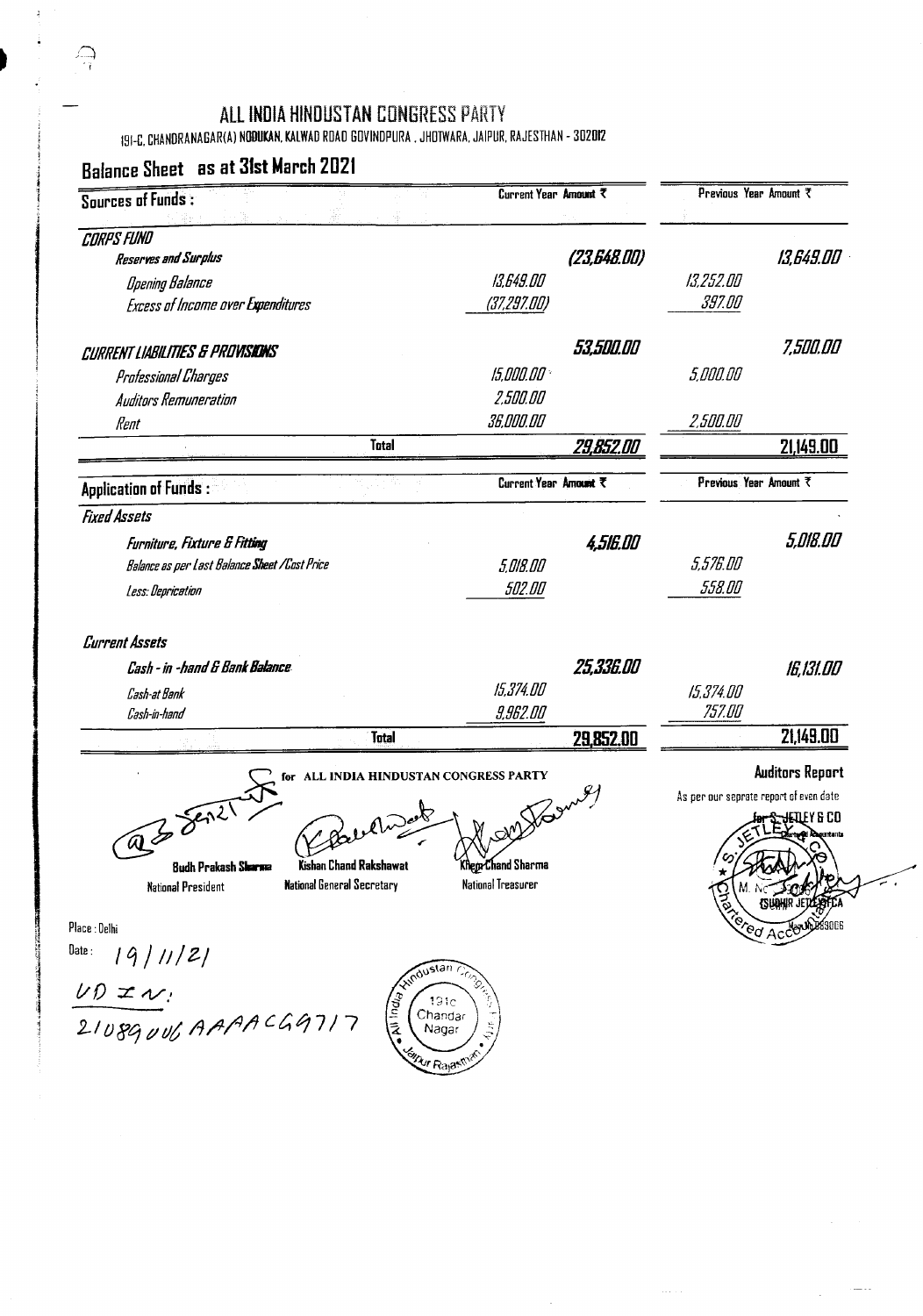### ALL INDIA HINDUSTAN CONGRESS PARTY

191-C, CHANDRANAGAR(A) NOGLKAN, KALWAD ROAD GOVINOPURA , JHOTWARA, JAIPUR, RAJESTHAN - 302012

### INCOME & EXPENDITURE ACCOUNT for the period ended on 31/03/2021

| <b>PARTICULARS</b>                                      | <b>Current Year</b><br>Amount ₹ | <b>Previous Year</b><br>Amount ₹ |
|---------------------------------------------------------|---------------------------------|----------------------------------|
| <b>INCOMES</b>                                          |                                 |                                  |
| Membership . Donations and Voluntary Contributions      | <i>98,280.00</i>                | 118,060.00                       |
| <b>Total Incomes</b>                                    | <i>98,280.00</i><br>Α.,         | <i><b>118,060.00</b></i>         |
| <b>EXPENDITURES</b>                                     |                                 |                                  |
| Jhanda Banner & Poster & Publicity Material             | <i>560.00</i>                   | 1,460.00                         |
| Auditors Remuneration                                   | 2.500.00                        | 2,500.00                         |
| Conveyance Expenses                                     | 750.00                          | 1,860.00                         |
| Entertainment Expenses                                  | 1.580.00                        | 2,170.00                         |
| General & Miscellaneous                                 | 880.00                          | 1.690.00                         |
| Regisstration expenses with Gujrat Election Commission  | 25.030.00                       |                                  |
| Conferences, Meeting & Seminars                         | 1.250.00                        | 3,890.00                         |
| Printing & Stationary                                   | 725.00                          | 1,735.00                         |
| Professional Charges                                    | 10,000.00                       | 5,000.00                         |
| <b>Affice Rent</b>                                      | 90,000.00                       | 90.000.00                        |
| Tour & Travelling Expenses                              | 1.800.00                        | 6,800.00                         |
| Deprication                                             | <i>502.00</i>                   | 558.00                           |
| <b>Total Expenditure</b>                                | 135,577.00<br>$\mathbf{B}$      | 117,663.00                       |
| EYFESS OF INFONES OVER EYRENDITURES (tof to Caras Fund. | (37.297.00)<br>$(A-R)$          | <i>397.00</i>                    |

EXCESS OF INCOMES OVER EXPENDITURES (trl to Corps Fund, (A-B)

(37,297.UU)

for ALL (NDIA HINDUSTAN CONGRESS PARTY

a35012

Budh Prakash Sharma National President

Kishan Chand Raic National General Secretary

Khem Chand Sharma

National Treasurer

 $VDEN$ :<br>21089006AAAACG9717 ind<sub>ia</sub> 1910 Chandar Nagar Yu Raja

**Auditor's Reports** As per our seprate report of even date for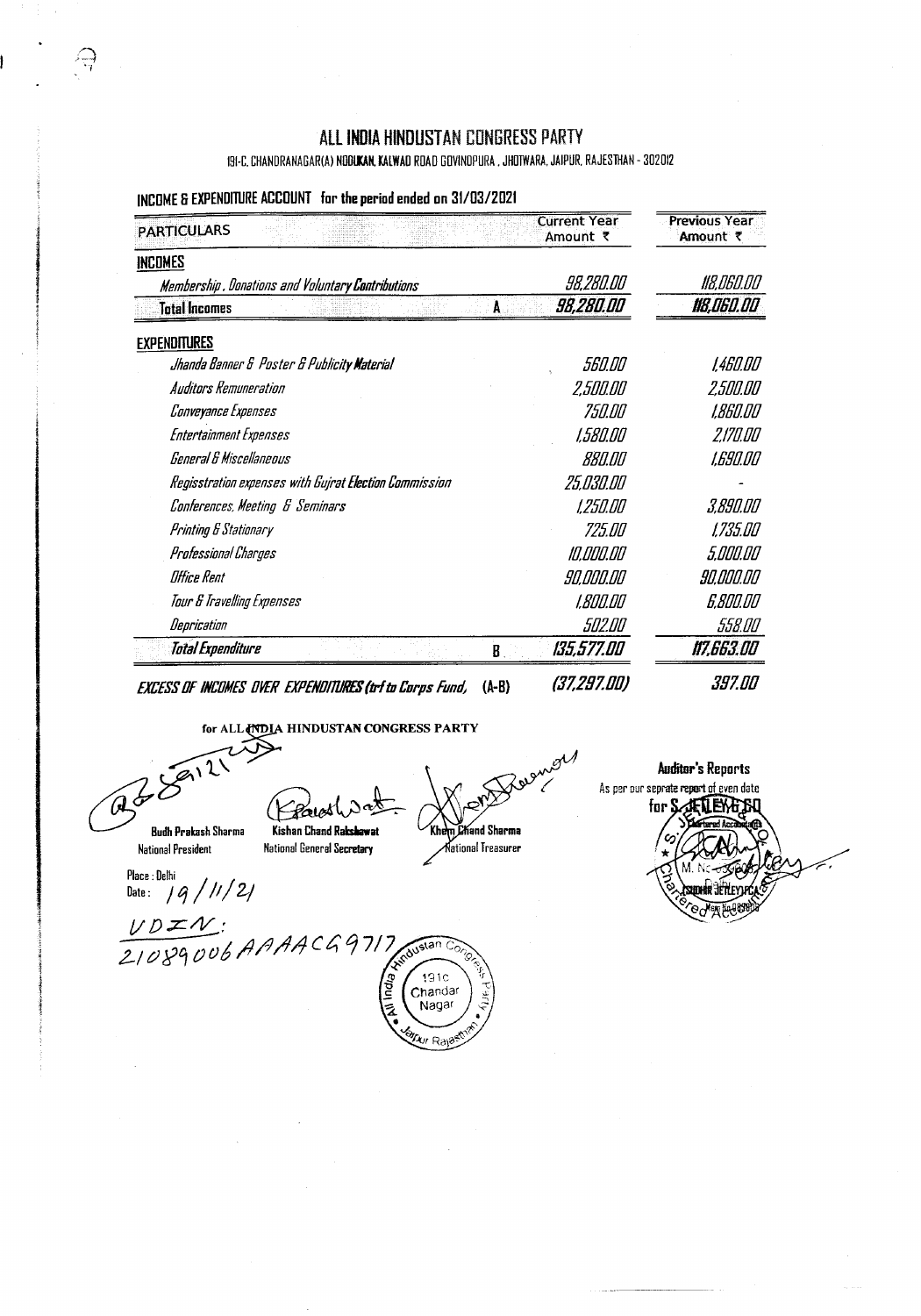## ALL INDIA HINDUSTAN CONGRESS PARTY

191-C, CHANDRANAGAR(A) NODLIKA<mark>n, kalwad r</mark>oad govindpura , Jhdtwara, Jaipur, Rajesthan - 302012

RECEIPTS & PAYMENT ACCOUNT for the neriod ended on 31/03/2021

| TO A CATHERI RODOONT TOE OOK TOO<br><b>PARTICULARS</b> | <b>Previous Year</b><br>Amount ₹ |                         |
|--------------------------------------------------------|----------------------------------|-------------------------|
| <b>RECEIPTS</b>                                        |                                  |                         |
| <b>Opening Balance</b>                                 |                                  |                         |
| Cash-in-hand                                           | 757.00                           | 5,802.00                |
| <u>Cash-at- Bank</u>                                   | 15,374.00                        | <i><b>15,374.00</b></i> |
| Donations and Voluntary Contributions                  | <i>98,280.00</i>                 | 118,060.00              |
| Å<br><b>Total Receipts</b>                             | 114,411.00                       | 139,236.00              |
| <b>PAYMENT</b>                                         |                                  |                         |
| Jhanda Banner & Poster & Publicity Material            | <i>560.00</i>                    | 1,460.00                |
| Auditors Remuneration                                  | 2,500.00                         | 2.500.00                |
| Conveyance Expenses                                    | 750.00                           | 1,860.00                |
| <b>Entertainment Expenses</b>                          | 1.580.00                         | 2,170.00                |
| <i>General &amp; Miscellaneous</i>                     | 880.00                           |                         |
| Regisstration expenses with Gujrat Election Commission | 25,030.00                        | 1,690.00                |
| Conferences, Meeting & Seminars                        | 1.250.00                         | 3.890.00                |
| <b>Printing &amp; Stationary</b>                       | 725.00                           | 1.735.00                |
| Professional Charges                                   |                                  | 11,000.00               |
| <b>Office Rent</b>                                     | <i>54,000.00</i>                 | 90,000.00               |
| Tour & Travelling Expenses                             | 1,800.00                         | 6.800.00                |
| <b>Closing Balance</b>                                 |                                  |                         |
| Cash - in -hand & Bank Balance                         |                                  |                         |
| Cash-at Bank                                           | 15,374.00                        | <i>15,374.00</i>        |
| Cash-in-hand                                           | 9,962.00                         | <i>757.00</i>           |
| B<br><b>Total Payments</b>                             | 114,411.00                       | 139,236.00              |

for ALL INDIA HINDUSTAN CONGRESS PARTY

qé

Place : Delhi

ł

Budh Prakash Sharma **National President** 

Kishan Chand Raksh National General Secretary

rand Sharma em Ch National Treasurer

 $9<sup>1</sup>$ 

Auditor's Reports As per our seprate ry for

Date:  $|9/11/2|$ 

 $UDEN$ :<br>21089006AAAACG9 191c Chandar Nagar ur Rajas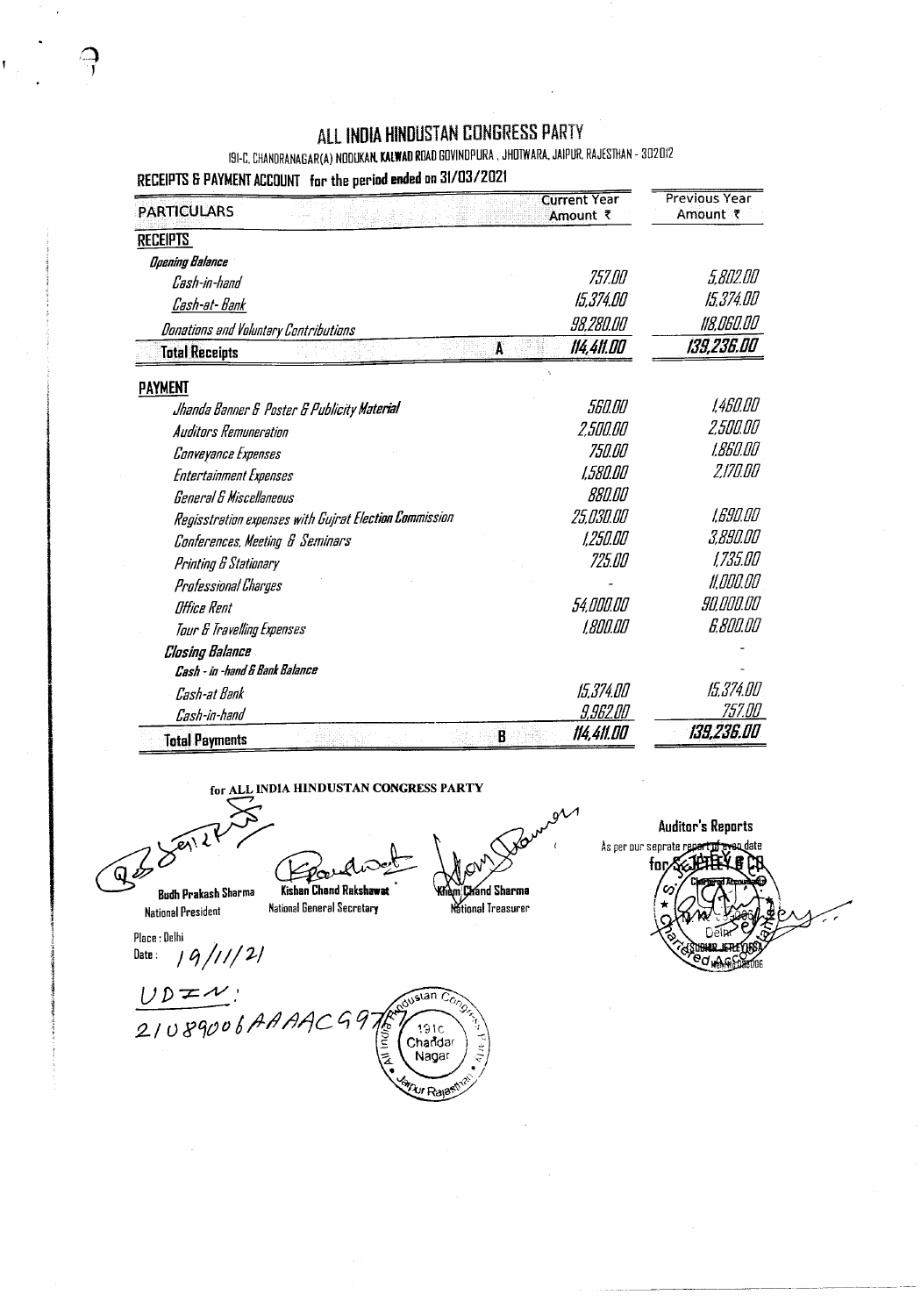| INDIAN INCOME<br>[Where the data of the Return of Income in<br>(Please |                            |                                                   | X RETURN ACKNOWLEDGEMENT<br>TR-1 (SAHAJ), ITR-2, ITR-3, ITR-4(SUGAM), ITR-5, ITR-6, ITR-7<br>filed and verified]<br>$\frac{1}{2}$ ule 12 of the Income-tax Rules, 1962) |             |                |                                 | <b>Assessment Year</b><br>2021-22 |  |
|------------------------------------------------------------------------|----------------------------|---------------------------------------------------|-------------------------------------------------------------------------------------------------------------------------------------------------------------------------|-------------|----------------|---------------------------------|-----------------------------------|--|
| PAN                                                                    |                            | AAABA2970K                                        |                                                                                                                                                                         |             |                |                                 |                                   |  |
| Name                                                                   |                            | ALL INDIA HINDUSTAN CONGRESS PARTY                |                                                                                                                                                                         |             |                |                                 |                                   |  |
|                                                                        | Address                    |                                                   | <sup>191</sup> -C CHANDRANA (A), NODUKAN, KALWAD ROAD GOVINDPUR, JHOTWARA, JAIPUR, 27-Rajasthan, 302012                                                                 |             |                |                                 |                                   |  |
| Status                                                                 |                            | AOP/BOI                                           |                                                                                                                                                                         | Form Number |                |                                 | $ITR-7$                           |  |
|                                                                        | Filed u/s                  | 139(1) - Return filed on the before due date      |                                                                                                                                                                         |             |                | e-Filing Acknowledgement Number | 781261360311221                   |  |
|                                                                        |                            | Current Year business loss, if any                |                                                                                                                                                                         |             | 1              |                                 | 0                                 |  |
|                                                                        | Total Income               |                                                   |                                                                                                                                                                         |             |                |                                 | 0                                 |  |
| details                                                                |                            | Book Profit under MAT, where applicate            |                                                                                                                                                                         |             | 2              |                                 |                                   |  |
| Tax                                                                    |                            | Adjusted Total Income under AMT, while applicable |                                                                                                                                                                         |             | 3              |                                 | 0                                 |  |
| <b>Ri</b>                                                              | Net tax payable            |                                                   |                                                                                                                                                                         |             | 4              |                                 | 0                                 |  |
| <b>Income</b>                                                          | Interest and Fee Payable   |                                                   |                                                                                                                                                                         |             | 5              |                                 | 0                                 |  |
| raxable                                                                |                            | Total tax, interest and Fee payable               |                                                                                                                                                                         |             | 6              |                                 | 0                                 |  |
|                                                                        | <b>Taxes Paid</b>          |                                                   |                                                                                                                                                                         |             | 7              |                                 |                                   |  |
|                                                                        |                            | (+)Tax Payable /(-)Refundable (6-7)               |                                                                                                                                                                         |             | 8              |                                 |                                   |  |
|                                                                        | Dividend Tax Payable       |                                                   |                                                                                                                                                                         |             | 9              |                                 | 0                                 |  |
| Tax details                                                            | Interest Payable           |                                                   |                                                                                                                                                                         |             | $10^{\circ}$   |                                 | 0                                 |  |
|                                                                        |                            | Total Dividend tax and interest payable           |                                                                                                                                                                         |             | 11             |                                 | 0                                 |  |
| Distribution                                                           | Taxes Paid                 |                                                   |                                                                                                                                                                         |             | 12             |                                 | 0.                                |  |
|                                                                        |                            | (+)Tax Payable /(-)Refundable (11-12)             |                                                                                                                                                                         |             | 13             |                                 | $\bf{0}$                          |  |
|                                                                        |                            | Accreted Income as per section 115TD              |                                                                                                                                                                         |             | $\frac{14}{2}$ |                                 | $\bf{0}$                          |  |
|                                                                        |                            | Additional Tax payable u/s 115TD                  | ŧ                                                                                                                                                                       |             | 15             |                                 | $\bf{0}$                          |  |
|                                                                        | Interest payable u/s 115TE |                                                   |                                                                                                                                                                         |             | 16             |                                 | 0                                 |  |
| <b>Accreted Income &amp; Tax Detail</b>                                |                            | Additional Tax and interest payable               |                                                                                                                                                                         |             | 17             |                                 | $\bf{0}$                          |  |
|                                                                        | Tax and interest paid      |                                                   |                                                                                                                                                                         |             | 18             |                                 | 0                                 |  |
|                                                                        |                            | (+)Tax Payable /(-)Refundable (17-18)             |                                                                                                                                                                         |             | 19             |                                 | 0                                 |  |

address 10.1.254.19 on 31-12-2021 17:51:41

DSC Sl. No. & Issuer 4251091 & 5686125124464835936CN=PantaSign CA 2014,OU=Certifying Authority,O=Pantagon Sign Securities Pvt. Ltd.,  $C = IN$ 

..\_------------------.\_---\_

System Generated

Barcode/QR Code

L



AAABA2970K07781261360311221EEA8A16E36F4CCEAC4768A4E6221014CDFC6C839

DO NOT SEND THIS ACKNOWLEDGEMENT TO CPC, BENGALURU